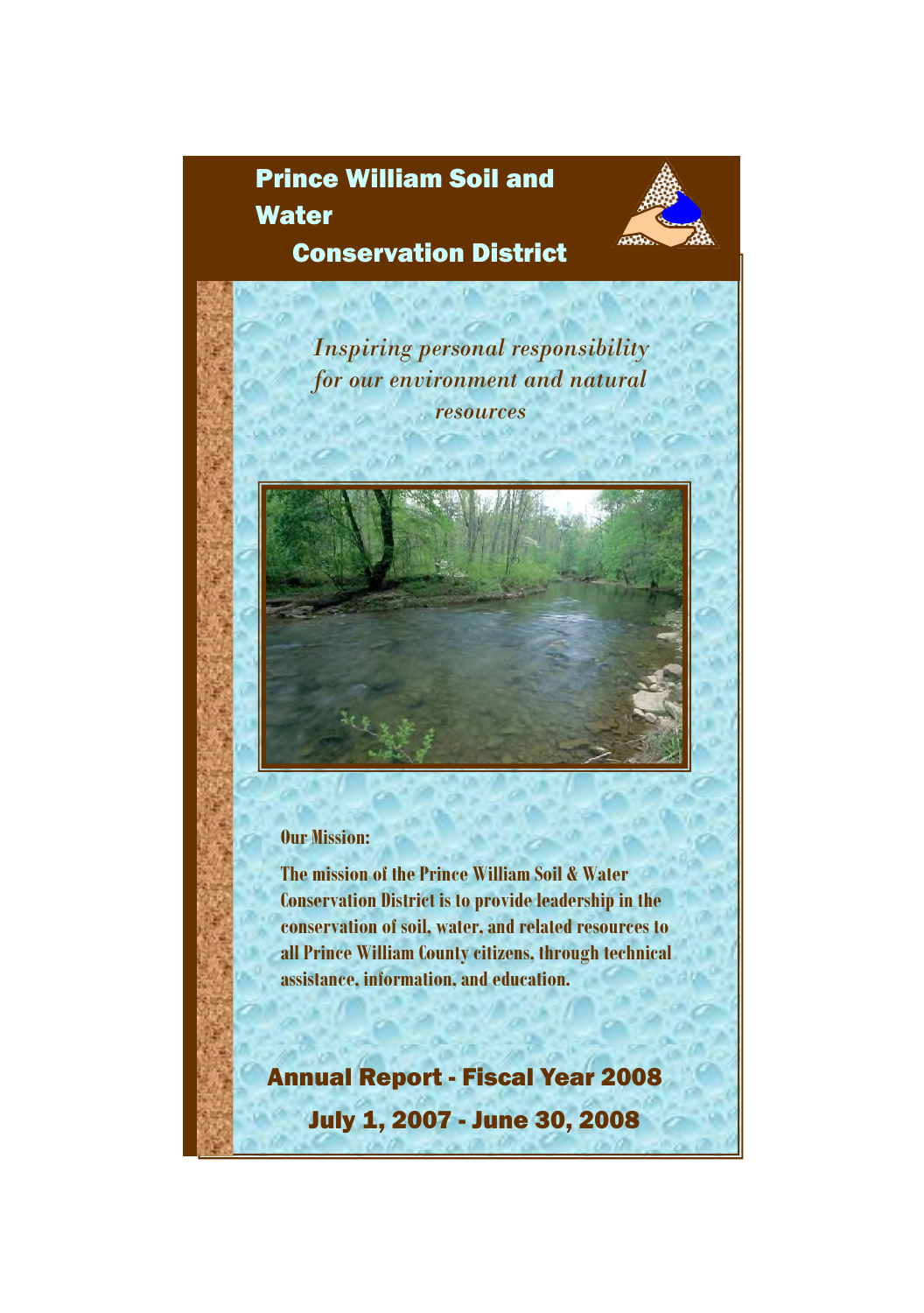## Agriculture

Our Mission: To educate, motivate, and inspire agricultural landowners and other interested members of the community to recognize, value, and protect our natural resources.



Buffer on a Horse Farm

## **Accomplishments:**

Pounds of Nitrogen Reduction: 657.62 Pounds of Phosphorus Reduction: 42.47 Soil & Water Quality Conservation Plans written: 32 Soil & Water Quality Conservation Plans re-evaluated: 13 Number of Acres Affected: 828.9 Number of Animals Affected: 234 Conservation Articles Published: 23 Attendees at Conservation Seminars: 79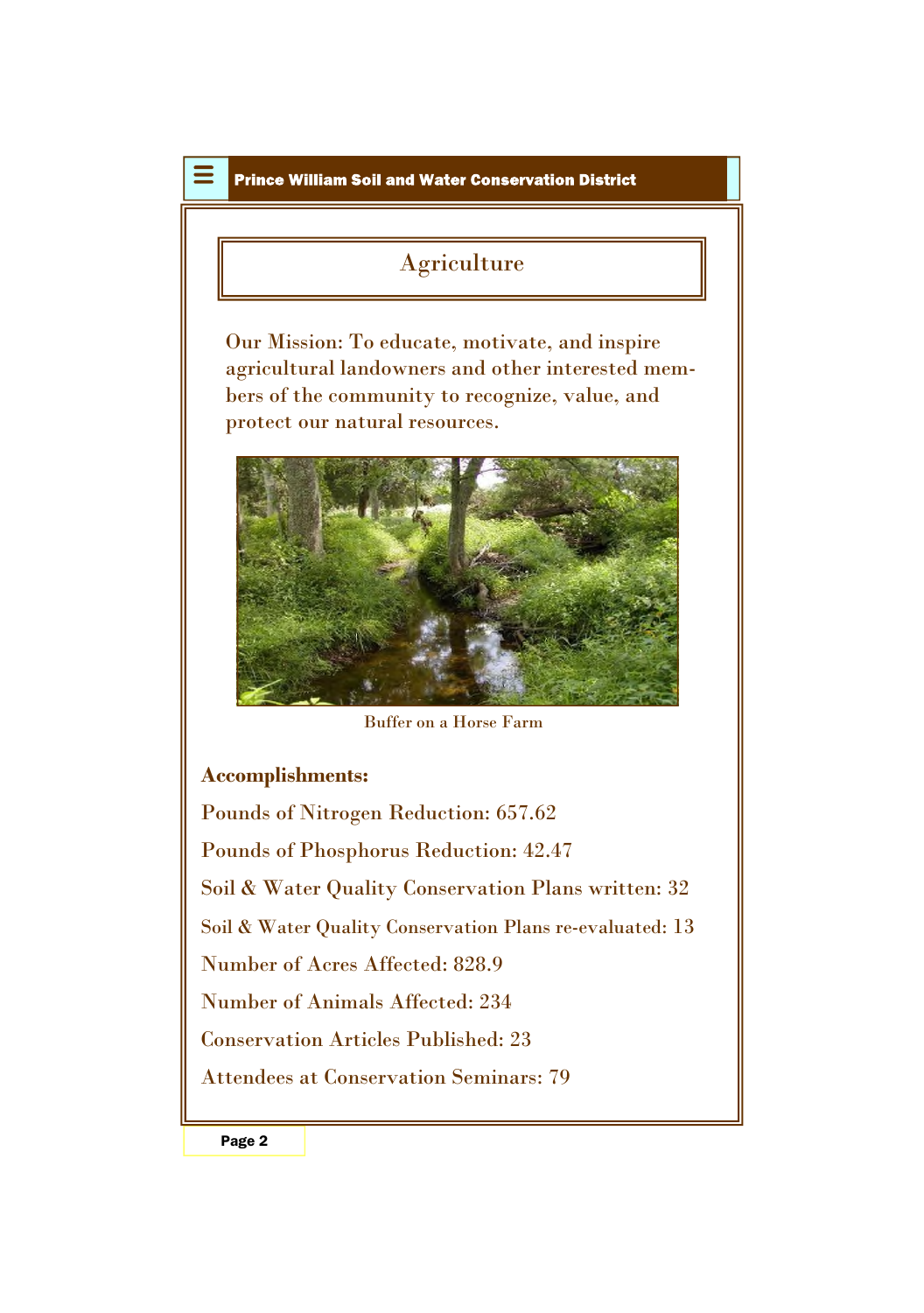# Education

Our Mission: We will improve the local and downstream water quality for the future and reduce soil loss in our community by educating youth about the importance of natural resources. They will learn how to sustain a healthy environment that balances human, plant, and animal needs for habitat.



Soils Program Capsule

## **Accomplishments:**

Youths in conservation programs: 14,237 Teachers receiving assistance: 927 Citizens stream education participants: 340 Farm Field Days participants: 1,450 Schoolyard Habitats supported: 2 Citizens Receiving Information: 4,668 Teacher Newsletters distributed: 23,527 Participants in Arbor Day: 1,140

Page 3

≣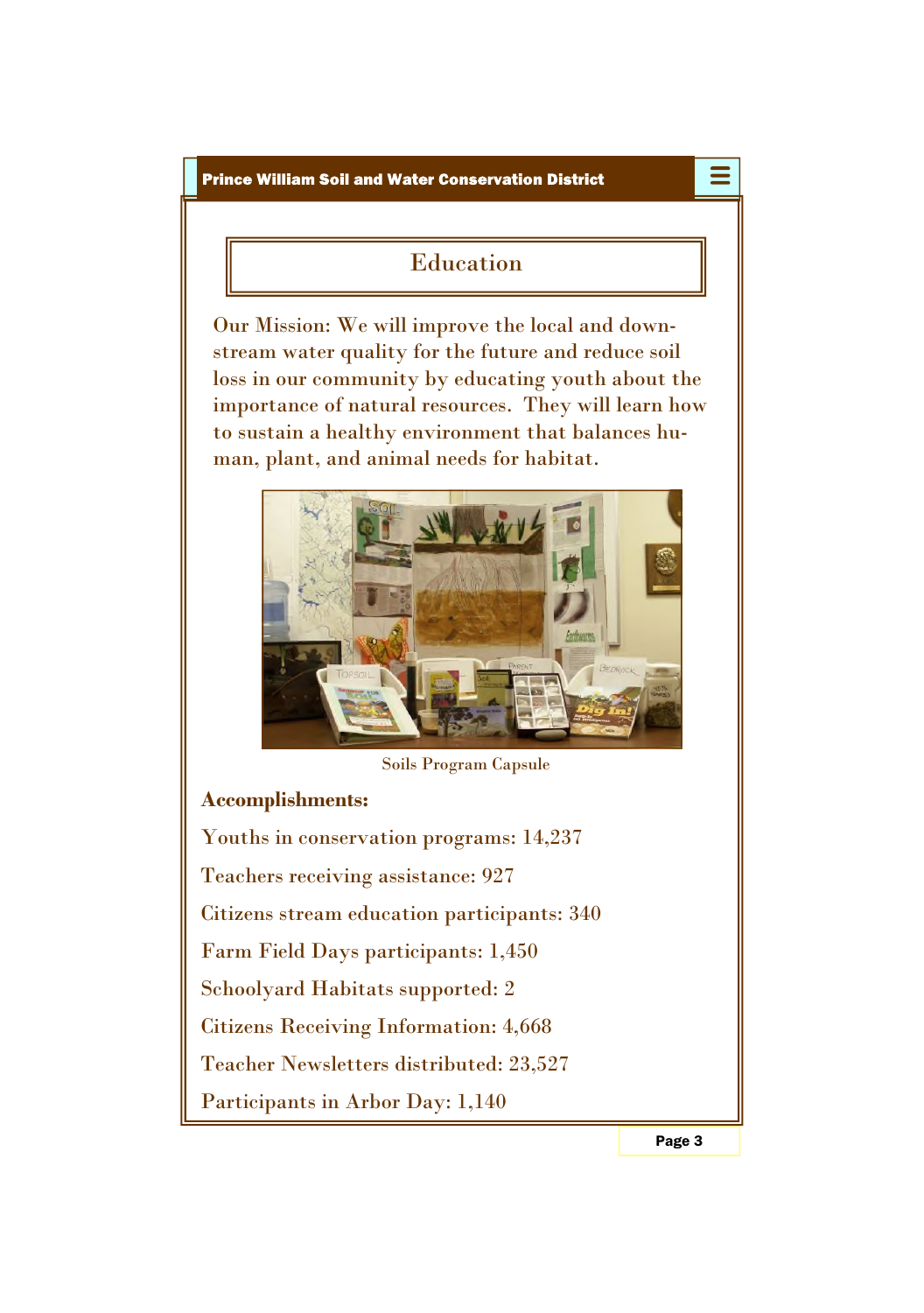## Adopt-A-Stream

The Prince William Soil and Water Conservation District locally promotes the Adopt-A-Stream program with support from the Virginia Department of Conservation and Recreation and PWC Watershed Mgmt. Branch. There are about 1,100 miles of streams in Prince William County. Currently we have 51.2 miles of stream which have been adopted from program inception-to-date.



Veteran's Park Clean Up

### **Accomplishments:**

New miles adopted in FY 2008: 11.05

Miles currently in the program: 49.62

Pounds of trash removed from streams FY '08: 29,439

Participants in clean-ups in FY 2008: 444

Pounds of trash removed from streams inception to date: 54,255

Participants in clean-ups inception to date: 2,266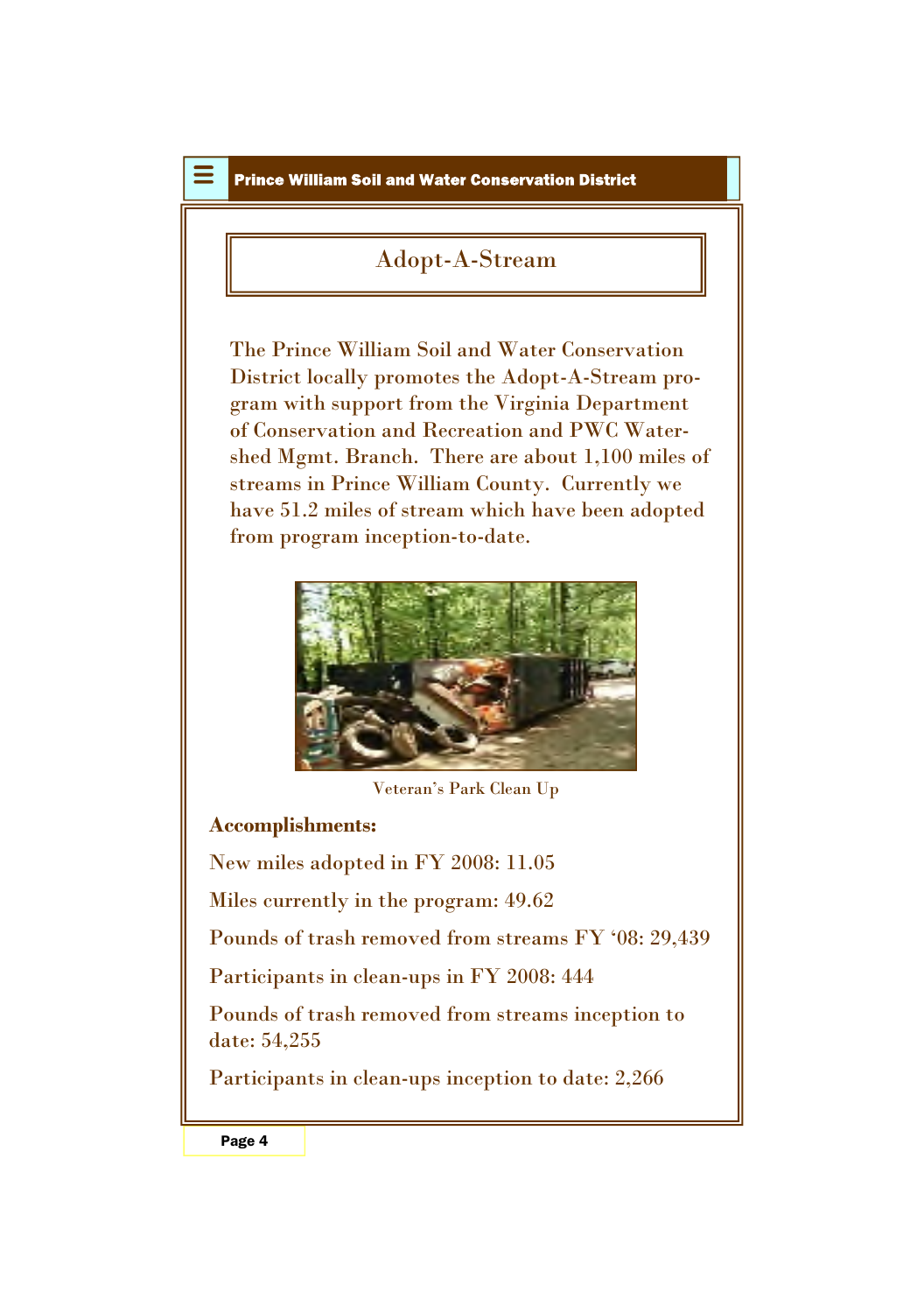≣

# Eric VanNortwick

"Conservationist of the Year"



Joan Patterson, Adopt-A-Stream coordinator (left), Eric VanNortwick (center) and Chip Rohr, Chairman, Ducks Unlimited (right)

Mr. VanNortwick was recognized for his extraordinary commitment to improving the water quality of Neabsco Creek. Mr. VanNortwick joined the Adopt-A-Stream program by agreeing to clean up a one mile segment in Andrew Leitch Park. He also joined the Adopt-A-Spot program sponsored by Prince William Clean Community Council. In a 9 month period Mr. VanNortwick cleaned Neabsco Creek 26 times, devoting 78 hours of his time, removing 2,320 pounds of trash from 11 miles of Streambank. Additionally Mr. VanNortwick mentored students from Benton Middle School as they organized and conducted their first clean up.

We appreciate his efforts and the efforts of all the Adopt-A-Stream volunteers. Together we can all do our part to help "Clean Up the Bay".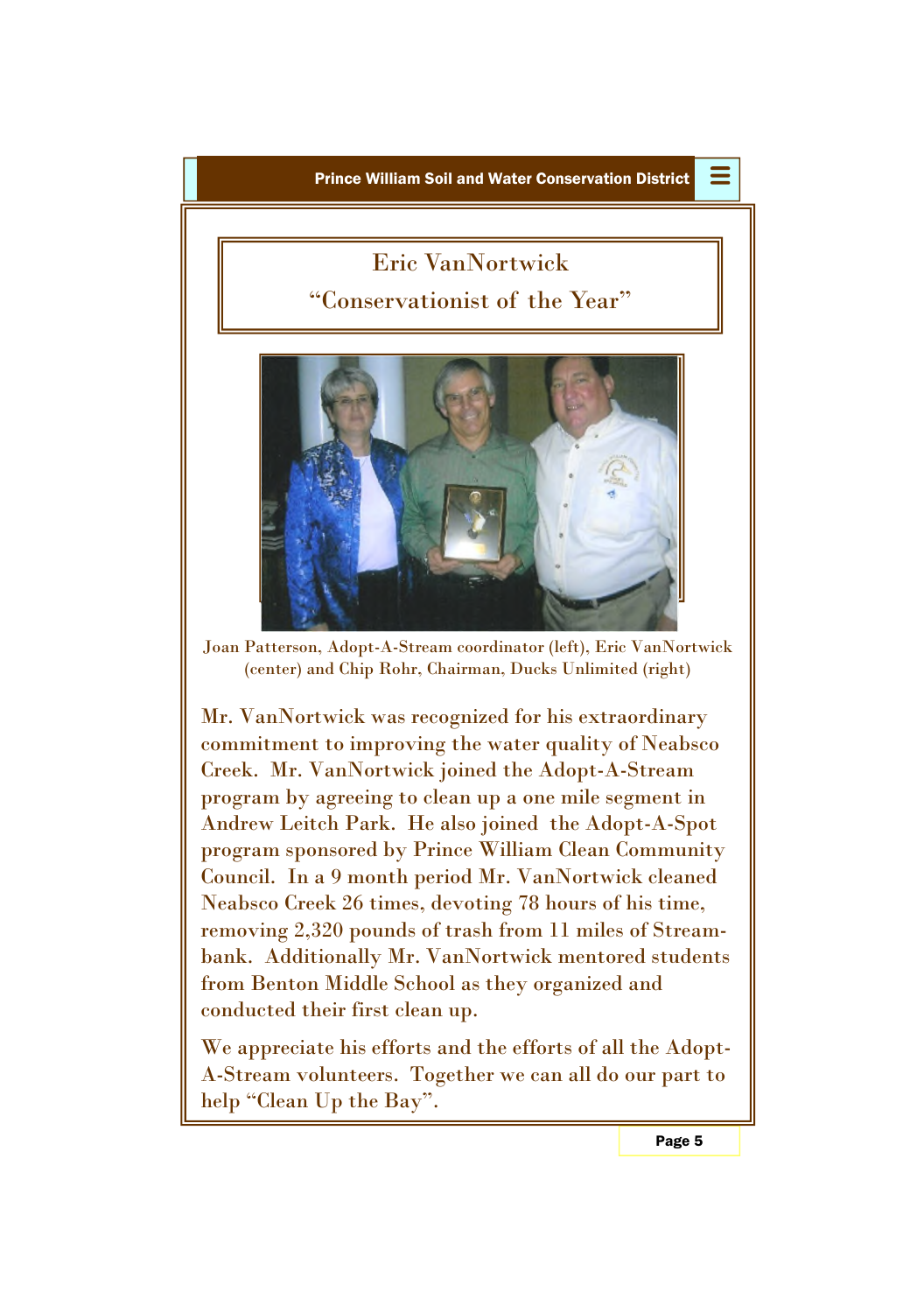

Page 6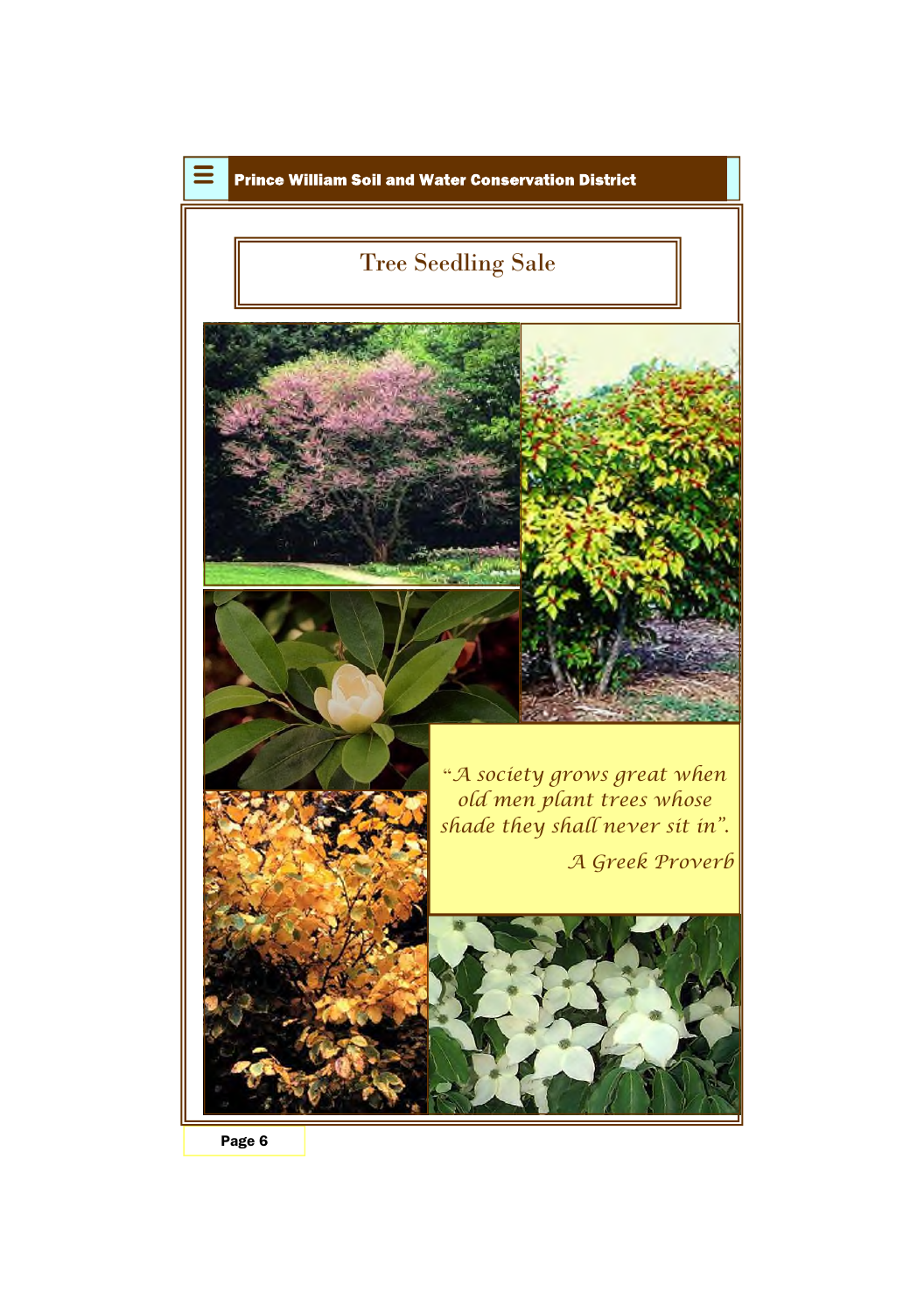Ξ

| <b>Accomplishments:</b>             |                                                         |  |
|-------------------------------------|---------------------------------------------------------|--|
| Citizens served: 59                 |                                                         |  |
| <b>Seedlings distributed: 1,987</b> |                                                         |  |
|                                     | Seedling varieties sold: sixteen varieties listed below |  |
|                                     | <b>Bald Cypress</b>                                     |  |
|                                     | <b>Chinese Dogwood</b>                                  |  |
|                                     | <b>Eastern Redbud</b>                                   |  |
|                                     | <b>Persimmon</b>                                        |  |
|                                     | <b>Sassafras</b>                                        |  |
|                                     | <b>Tulip Poplar</b>                                     |  |
|                                     | <b>Red Maple</b>                                        |  |
|                                     | <b>Sugar Maple</b>                                      |  |
|                                     | <b>Northern Red Oak</b>                                 |  |
|                                     | <b>Willow Oak</b>                                       |  |
|                                     | <b>Loblolly Pine</b>                                    |  |
|                                     | <b>Virginia Pine</b>                                    |  |
|                                     | <b>Sweetbay Magnolia</b>                                |  |
|                                     | <b>Virginia Sweetspire</b>                              |  |
|                                     | <b>Winterberry Holly</b>                                |  |
|                                     | <b>Witch Hazel</b>                                      |  |

*"Even if I knew that tomorrow the world would go to pieces, I would still plant my apple tree."*

*Martin Luther (1483-1546)*

Page 7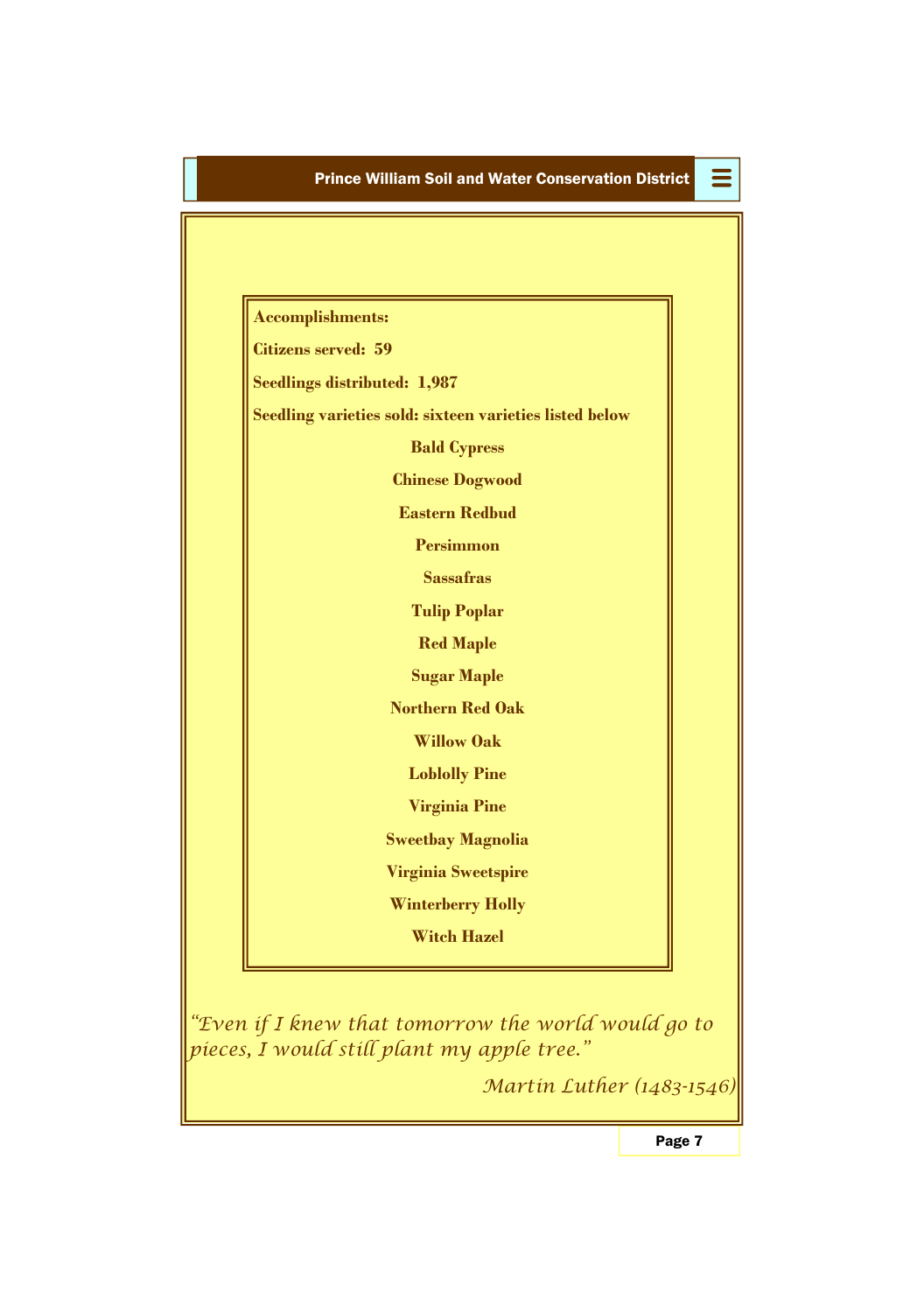## Farm Field Days

Prince William Soil and Water Conservation District Board of Directors and staff hosted 1,450 fourth grade students over two days at Prince William Fairgrounds. Students came from 13 Prince William County schools, 1 private school, 1 home school, 1 special education class, and 1 City of Manassas school. Two hundred teachers and chaperones were served and 100 volunteers provided support to the Board of Directors and six District staff members.

PWSW CD $D\ \text{Start} \ (l\ \text{to}\ r) \colon \text{Joan} \$ Patterson, Lin da Joh nston, Kate Norris, Beata Coss, Nicole Ethier an d Jean nie Heflin



#### Volunteers

from the following agencies make Farm Field Days happen: Prince William/Fairfax Farm Bureau Women's Committee, Staff of Prince William/Fairfax Farm Bureau, PWC Animal Control, PWC Cooperative Extension & Master Gardeners, PWC 4-H, Veteran Farm Club, PWC Public Works, Va. Dept. of Conservation & Recreation, Natural Resource Conservation Service, PWC School Staff, City of Manassas Schools, John Marshall Soil & Water Conservation District, Lake Jackson Fire and Rescue, Nokesville Horse Society, Osborn Park High School

And many thanks to our sponsors: Prince William/Fairfax Farm Bureau, Nokesville Ruritans, BB&T, Harris Teeter, Chick Fil-A, Panera Bread Co., Prince William Farm Club, and the Wild Bird Center at Lake Ridge.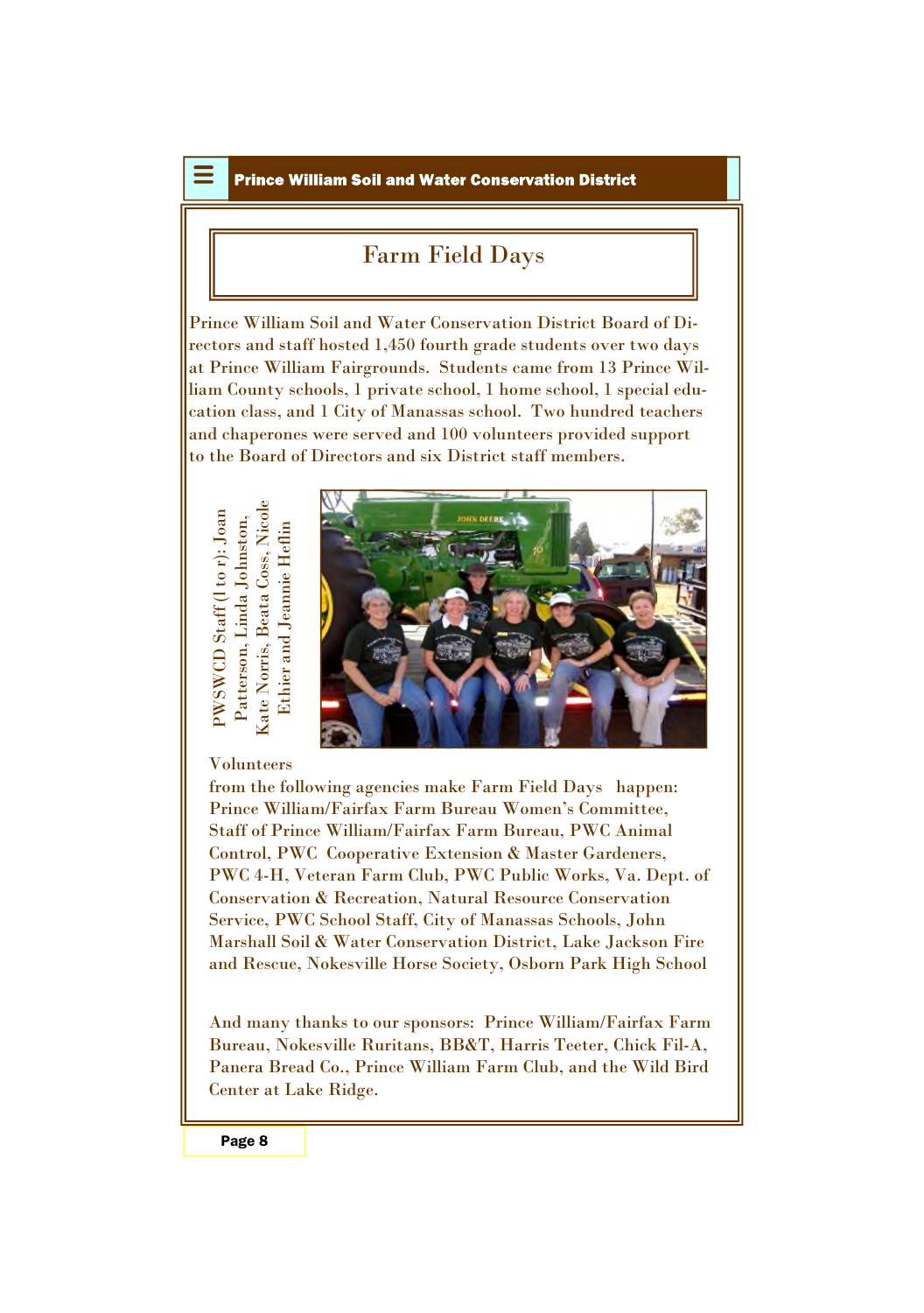

Page 9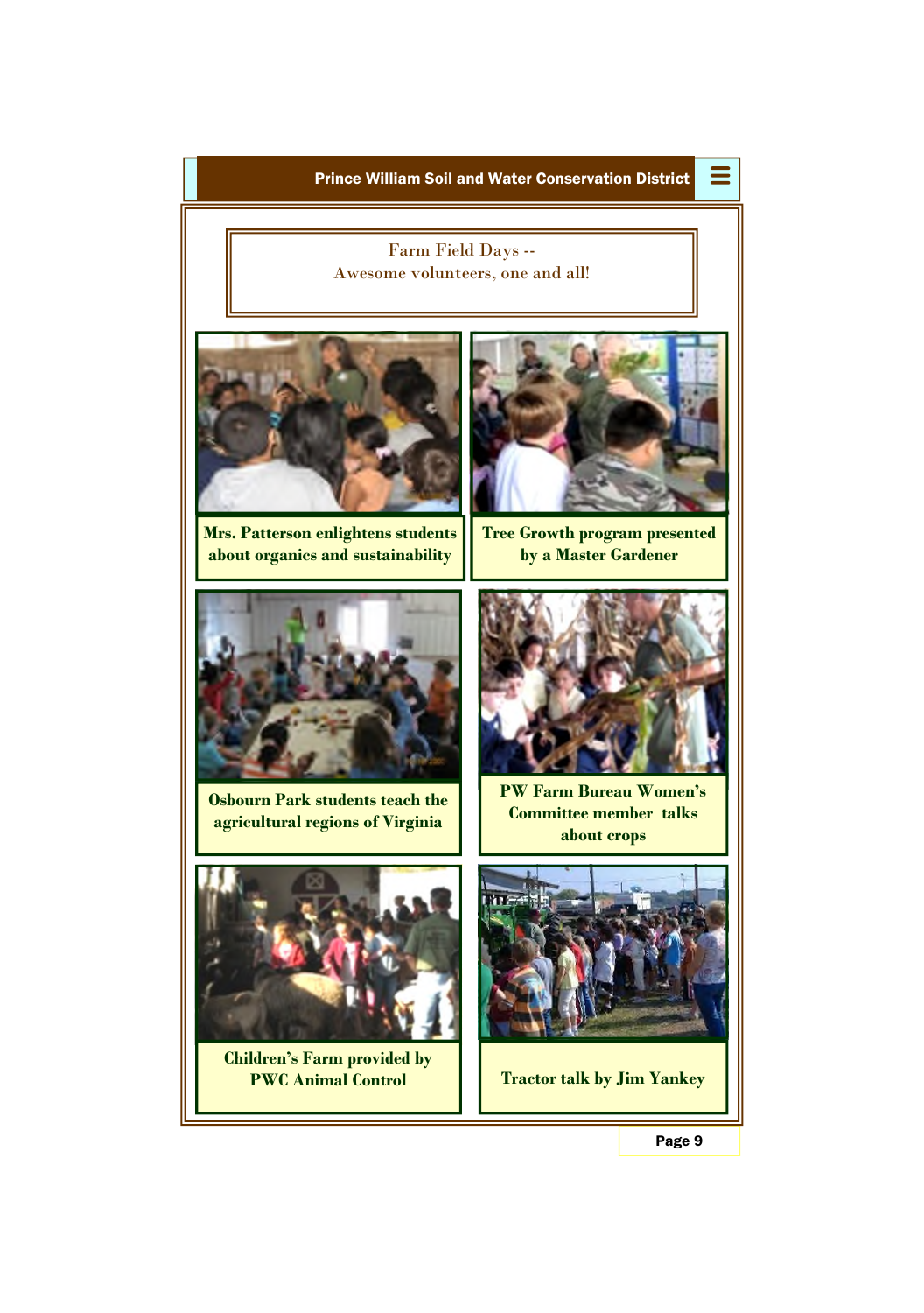## *Chesapeake Bay ~ Friendly Horse Farm Project*



*Healthy and happy horses enjoy grazing on a picturesque, small-acreage and environmentally-savvy horse farm in Gainesville, Va.*

*The health of the Chesapeake Bay depends upon cooperation by all land users-- including our horse farms.*

The Board of Directors and Staff of PWSWCD applied for a Water Quality Improvement Fund grant through the Commonwealth of Virginia, Department of Conservation and Recreation (DCR) to identify two horse farms that do not meet the DCR cost-share program definition of agriculture and address their non-point source (NPS) pollution impacts, such as, pasture management, manure management, mud management and waterway protection.



Page 10

Model Horse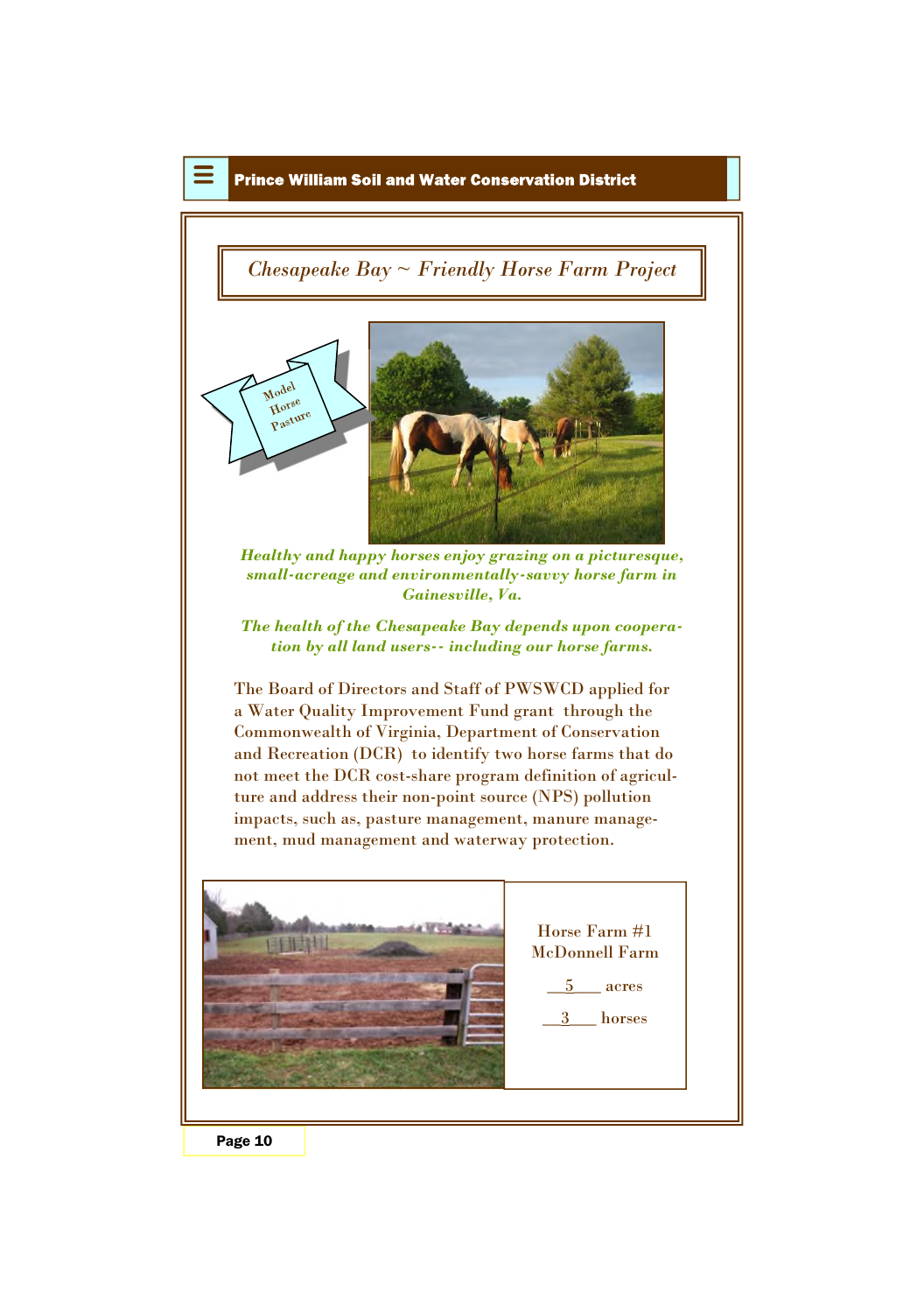

#### **Project goals and objectives:**

Horse farms on small-acreage continue to replace large-scale, traditional farming operations throughout the state, especially in rapidly urbanizing areas. These horse farm operators lack the knowledge of land management that traditional farmers possess through generations of farming and agricultural higher education. Small-acreage horse farm operators typically try to manage (or mis-manage) their 5-10 acre property in much the same way as they did their suburban lawn. Misapplication of amendments such as lime and fertilizer combined with high stocking rates and poor manure management lead to significant and readily apparent water quality concerns. Nutrient-rich, sediment laden, and even pesticide polluted, runoff enters local waterways, the Potomac River, and the Chesapeake Bay. We will:

- Estimate the current nutrient-rich sediment runoff using the Revised Universal Soil Loss Equation (RUSLE) data and from use of the Virginia Tech rainfall simulator; assess stream condition
- Identify or develop Best Mgmt. Practices (BMPs) to comprehensively address NPS pollution generated by farming practices
- Install BMPs and adopt improved management strategies with a contractual commitment from the landowners to maintain the practices
- Re-evaluate runoff using RUSLE and rainfall simulator data; reassess stream condition using consultant expertise
- Share results with horse community locally, with the County Public Works Department, State and federal partner agencies, and with colleges and universities across Virginia
- Model farms will be monitored and used for ongoing education